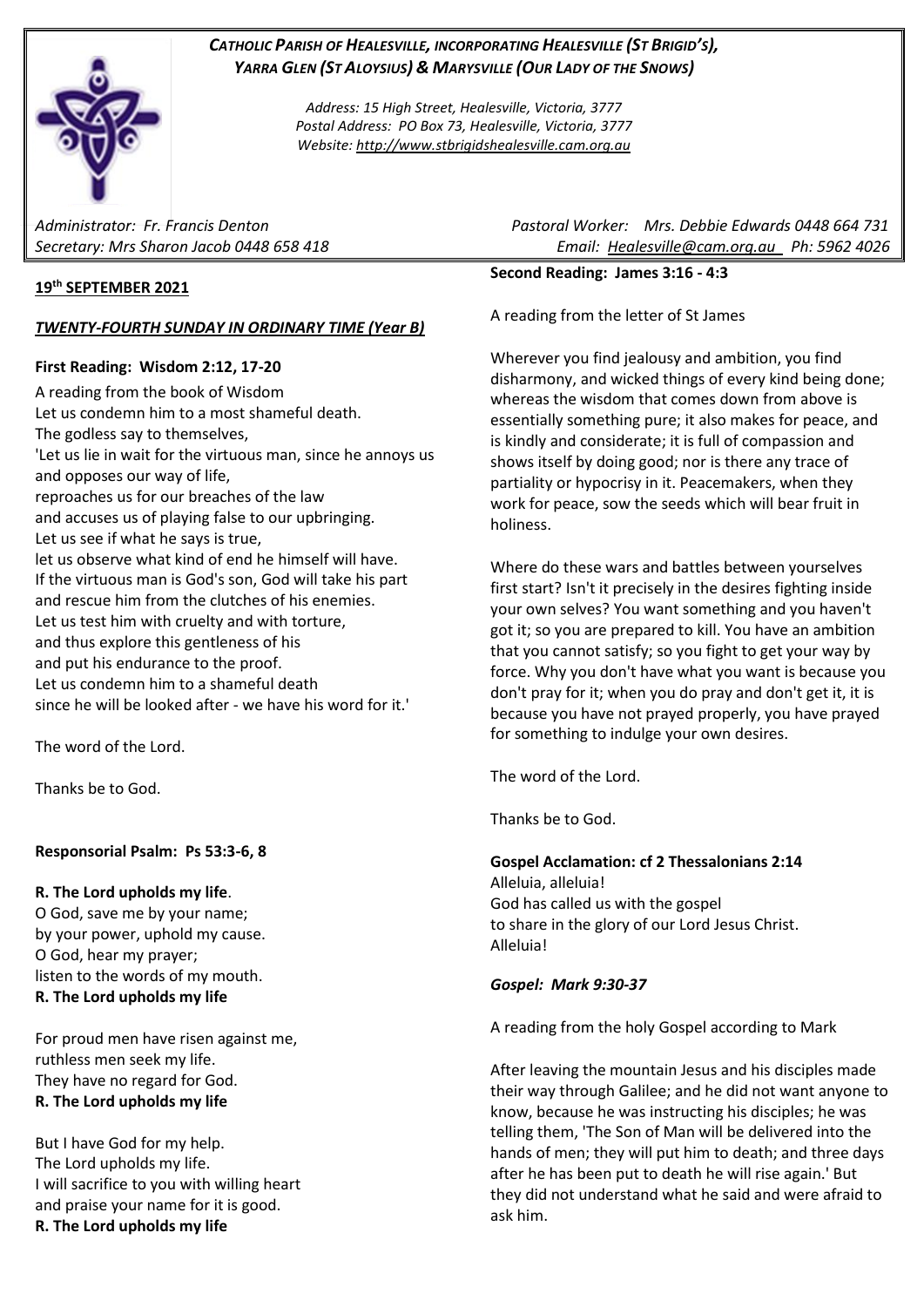They came to Capernaum, and when he was in the house he asked them, 'What were you arguing about on the road?' They said nothing because they had been arguing which of them was the greatest. So he sat down, called the Twelve to him and said, 'If anyone wants to be first, he must make himself last of all and servant of all.' He then took a little child, set him in front of them, put his arms round him, and said to them, 'Anyone who welcomes one of these little children in my name, welcomes me; and anyone who welcomes me welcomes not me but the one who sent me.'

The Gospel of the Lord.

Praise to you, Lord Jesus Christ.

There will be no recoding of Mass while Fr Francis is on leave.

**AN ACT OF SPIRITUAL COMMUNION My Jesus, I believe that You are present in the Most Holy Sacrament. I love You above all things, and I desire to receive You into my soul. Since I cannot at this moment receive You sacramentally, come at least spiritually into my heart. I embrace You as if You were already there and unite myself wholly to You. Never permit me to be separated from You. Amen.**



The Parish office is closed during lockdown. Staff are working from home during this time and available by phone Debbie's phone number is

0448 664 731 and Sharon's is 0448 658 418. Parish email: healesville@cam.org.au

## **Debbie's Thoughts**

During this week the Church celebrated two significant Feasts side by side, well paired. On Tuesday, the Feast of the Exultation of the Holy Cross, we contemplated the incredible pain that Jesus suffered through his Passion, exulting the Cross as the gateway to eternal resurrection for us all. On Wednesday, through the Feast of Our Lady of Sorrows, we remember the indescribable distress of his beloved mother, who went through each and every moment of his birth, life and death with him, both physically and spiritually, as we are encouraged to do through her example. As Christians, we draw together universally as the Body of Christ through the cross, the universal symbol of our Christian identity. As Catholics, we open and close our worship with the Sign of the

Cross, we are sent out to love and serve the Lord through the Sign of the Cross. No way out but through, Jesus encourages each of us to 'take up your cross and follow me'. The cross of Jesus is a reality. Suffering in this life is a reality for each and every one of us. Through our pain, through each challenge, through each defeat, and through each success and triumph, we grow. We mature, tested in fire as it were. We gain wisdom. We push towards our potential. And we move through our own crosses to the hope of Jesus' resurrection.

We also grow tired as Jesus grew tired. We grow sick of suffering, battered by literally one thing after another. We fall down, again and again, and through the example of Jesus dragging his heavy cross along the rough cobblestones of Jerusalem, we get up again and keep stumbling forward, mostly because we have no choice. When Jesus fell through exhaustion and grief, he chose to get up and to take just one more step after another, carrying his cross, and our burdens. He inched forward faithfully to his death, the gateway to our salvation, for his death bought our life, resurrection. As we contemplate Jesus' Passion, remembering his sacrifice, we stand with his Blessed Mother, loving him with her love, spiritually by his side in each moment. We, too, can choose not to look away, to remain with him in his pain, just as he remains with us in ours. The cross of Jesus Christ is confusing, yet encouraging. We remember that there is nothing that we can suffer that Jesus has not suffered before us, that he cannot understand. He died for me. He never leaves me. The old song line jumps into my mind: 'If you leave me, can I come too?'. Jesus remains with us, no matter where we may go, there is no such thing as 'away' from him. No matter which way we may turn, he is waiting for a chance to lavish us with love, forgiveness and comfort if we only choose to let him.

Over the years I have had to find words for little children considering the cross. No way out but through! I would stretch out my arms wide, and remind them that this is the way that I greet my own little grandchildren, who run into my arms when I hold them wide in invitation. And when my grandchildren throw their little arms around my neck, I then close my arms around their bodies to hug them, warm and safe. This analogy brings me comfort when times are tough, and seems to connect with littlies and biggies alike. I am sure God inspired me to think in this way as I struggle to make any sort of sense of the pain that life brings to all of us. This week's Gospel encourages us to be as little children in order to enter the kingdom of Heaven, simple, uncomplicated and trusting. What better image to bring us encouragement than Jesus stretching his arms wide to die for us, to show us the love of the unseen God, to attest to the truth, and to rise from the dead, defeating death and inviting us to life with him forever? Beckoning us to come to him, drawing us to his heart, Jesus closes those same strong arms around us, with love beyond our imaginations, and safety that is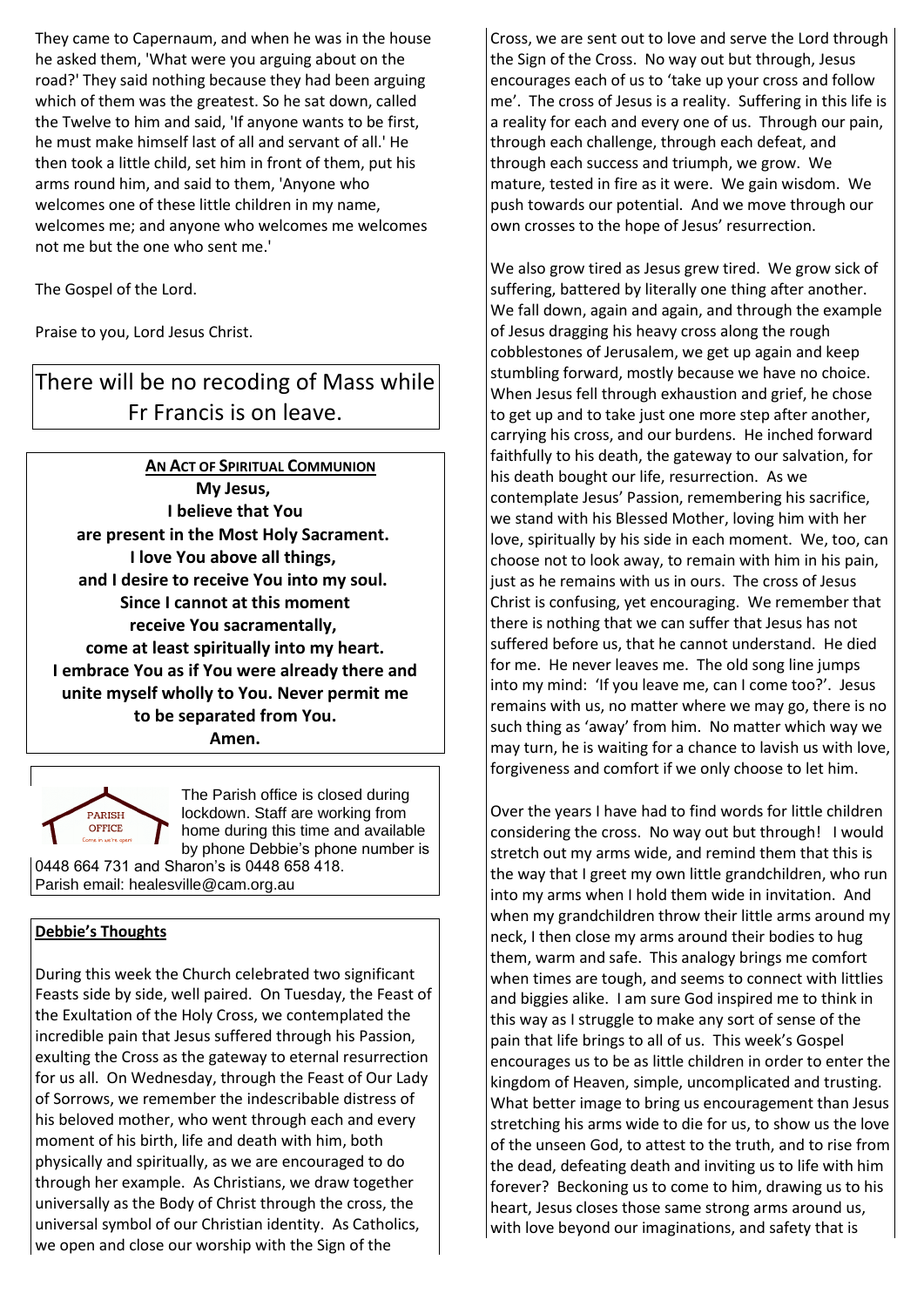undefeatable and eternal. We are indeed little children in the eyes of God. His beloved children.

## HICCI News

A reminder to everyone in our church community: HICCI is here to help, please call 5911 6000, to talk to our wonderful staff about your needs.

Also, our HICCI AGM is this Sunday 19/09/2021, starting at 3pm. Please go to this link to register for the AGM: [bit.ly/HICCIAGM2021](https://aus01.safelinks.protection.outlook.com/?url=http%3A%2F%2Fbit.ly%2FHICCIAGM2021&data=04%7C01%7Chealesville%40cam.org.au%7C0b38ecd9b7a54c18884708d97282c6d7%7C48ee20c7c8ea423c8b28f19801e34193%7C0%7C0%7C637666728278907754%7CUnknown%7CTWFpbGZsb3d8eyJWIjoiMC4wLjAwMDAiLCJQIjoiV2luMzIiLCJBTiI6Ik1haWwiLCJXVCI6Mn0%3D%7C1000&sdata=LXC7KYRtTidh0kHmS5nJeELIUG0NNDUidVQti3UD814%3D&reserved=0)

You will receive the meeting details, including how to join the meeting, back by return email.

# **PLEASE NOTE: CHANGE OF DATE**

Yarra Glen Mass will be rescheduled to Sunday 26<sup>th</sup> September.

#### **Lockdown Light—week three**

*A weekly series bringing 'light' to this time of lockdown …* Well and truly done with sourdough starters? Not interested in another DIY project? To help fill the void during lockdown, each week we'll suggest some inspiring content to bring 'light' to this difficult time. Pop on the kettle and check out the recommendations below.

## **Resources for Christian living**: **Making the most of lockdown**

In this blog post, local Melbourne mum of six, Kate Moriarty, shares some fun and creative ideas to help families make the most of their time together in lockdown. Find out more at [www.bit.ly/ChristianLiving3](https://aus01.safelinks.protection.outlook.com/?url=https%3A%2F%2Fcam.us7.list-manage.com%2Ftrack%2Fclick%3Fu%3Dfc5e55007fcc48e18a62679a5%26id%3D4e2faad35f%26e%3D6841384464&data=04%7C01%7CLilydale%40cam.org.au%7Cf2685ca4ffe34a44040408d978b6d198%7C48ee20c7c8ea423c8b28f19801e34193%7C0%7C0%7C637673548864421593%7CUnknown%7CTWFpbGZsb3d8eyJWIjoiMC4wLjAwMDAiLCJQIjoiV2luMzIiLCJBTiI6Ik1haWwiLCJXVCI6Mn0%3D%7C1000&sdata=zoMS6arYgKgzkWL%2Bjx8nNJk8W7frLNdB9wP8UV0hwA0%3D&reserved=0)

# **Getting to know your Bible**: **Opening up the Old Testament**

*Getting Started:* This video by Bible Snap brings you the Old Testament in 8 minutes, with a comprehensive overview of where the books and people fit in the timeline of history. Watch

## at [www.bit.ly/BibleGettingStarted3](https://aus01.safelinks.protection.outlook.com/?url=https%3A%2F%2Fcam.us7.list-manage.com%2Ftrack%2Fclick%3Fu%3Dfc5e55007fcc48e18a62679a5%26id%3D1d2fbdc3ed%26e%3D6841384464&data=04%7C01%7CLilydale%40cam.org.au%7Cf2685ca4ffe34a44040408d978b6d198%7C48ee20c7c8ea423c8b28f19801e34193%7C0%7C0%7C637673548864431585%7CUnknown%7CTWFpbGZsb3d8eyJWIjoiMC4wLjAwMDAiLCJQIjoiV2luMzIiLCJBTiI6Ik1haWwiLCJXVCI6Mn0%3D%7C1000&sdata=vELJGrtN1NFabRXSXicBoL56D0ZTI3spZ8t5woNzFXY%3D&reserved=0)

*Going Deeper:* Exodus is one of the key books of the Old Testament. Hear about the pivotal events in Exodus from a range of other Christian Biblical scholars and theological experts in this 10-minute video. View here [www.bit.ly/BibleGoingDeeper3](https://aus01.safelinks.protection.outlook.com/?url=https%3A%2F%2Fcam.us7.list-manage.com%2Ftrack%2Fclick%3Fu%3Dfc5e55007fcc48e18a62679a5%26id%3D584ae16cd9%26e%3D6841384464&data=04%7C01%7CLilydale%40cam.org.au%7Cf2685ca4ffe34a44040408d978b6d198%7C48ee20c7c8ea423c8b28f19801e34193%7C0%7C0%7C637673548864431585%7CUnknown%7CTWFpbGZsb3d8eyJWIjoiMC4wLjAwMDAiLCJQIjoiV2luMzIiLCJBTiI6Ik1haWwiLCJXVCI6Mn0%3D%7C1000&sdata=Kdq%2BFiiYNgZGGBjWI55zXh5w1sT5DigTqvGkiMyAEsY%3D&reserved=0)



On 19 September 2021, we mark Social Services Sunday within the Catholic Archdiocese of Melbourne. On this day we invite all to give thanks and pray for all who stand with and provide support to those who are marginalised and vulnerable within our communities. We recognise with deep gratitude, those working within Catholic Social Services Victoria's 43 member organisations, the 7,000 staff and 17,000 volunteers, who together, serve more than 200,000 people in need each year. We also give thanks for all in our parishes, who are so often at the forefront of providing practical support and care to those in need within their local communities, and beyond.

We call to mind the recen[t 2021/22 Social Justice](https://socialjustice.catholic.org.au/wp-content/uploads/2021/08/Social-Justice-Statement-2021-22.pdf)  [Statement](https://socialjustice.catholic.org.au/wp-content/uploads/2021/08/Social-Justice-Statement-2021-22.pdf) – *Cry of the Earth Cry of the Poor* – released by the Australian Catholic bishops, which reminds us of the social mission of the Church and which urges us to reflect on 'the bigger picture' and to act together on social, economic and ecological issues. Together, we all have a role to play in building a just and equitable society, where all have equal opportunities to flourish and prosper.

#### **Columban Calendars 2022**

This year we will trial pre-orders for the Columban Calendars as we were left with quite a few unsold last year. If you wish to order a calendar for next year, please let Debbie know: 0448 664 731. Cost: \$10, estimated delivery November.

#### **PARISH PRAYER LIST**

#### **Recently Deceased:** Bill Howie

**Sick:** Babies Emmett, Noah Glen Christie, Tedi and Santi; Roman, Blake Smith, Trish Leahy, John Snell, Abby Sharp, Peter Munro, Megan, Bernie Jansen, Andrew Sharp, John, Glenn, Lyn Francis, Dorothy Barber, Fiona, Annie Preuss, Michelle Ryan, Damian, John, Alison, Heather, Julie Bates, Garry Dettman, Bradley Jordan, Jeanette Henkel, Richard Galbraith, Debbie Huby, Geoff Lucas, Sandra Donkin, Glen, Fred Bullas, Fred Coullas, Evie Gleeson, Indy Dawes, Rade Krstic, Megan Williams, Michael Wood, Jennie, Michael, Margo & Stephen Youngberry, Marie Hammond, John Mulholland, Rhiannon Days, Val Savitt, Ron Garland, Jaz Nueber, James Cooney, Robert, Mary & Gerard Bariola, Tilly Van der Zee, Lydia, Joyce Slattery, Lawrie Field, Annie, Bob Ireland, Val & Michael Christie, Ted & Peter Bowling, Natasha, Mia, James, Richard Adams, Mitchell & Wynn Wilson, Anne Bateman, Veronica Ireland, Wendy Turner (Ireland), Lauren, Brooke, Anthony, Laura Baosde Pinto, Michelle, Judy, Annette Fromholtz, John Wray

**FOR THOSE WHOSE ANNIVERSARIES ARE IN SEPTEMBER** Patricia Carey (02.09.13), Michael Scowen (03.09.05),